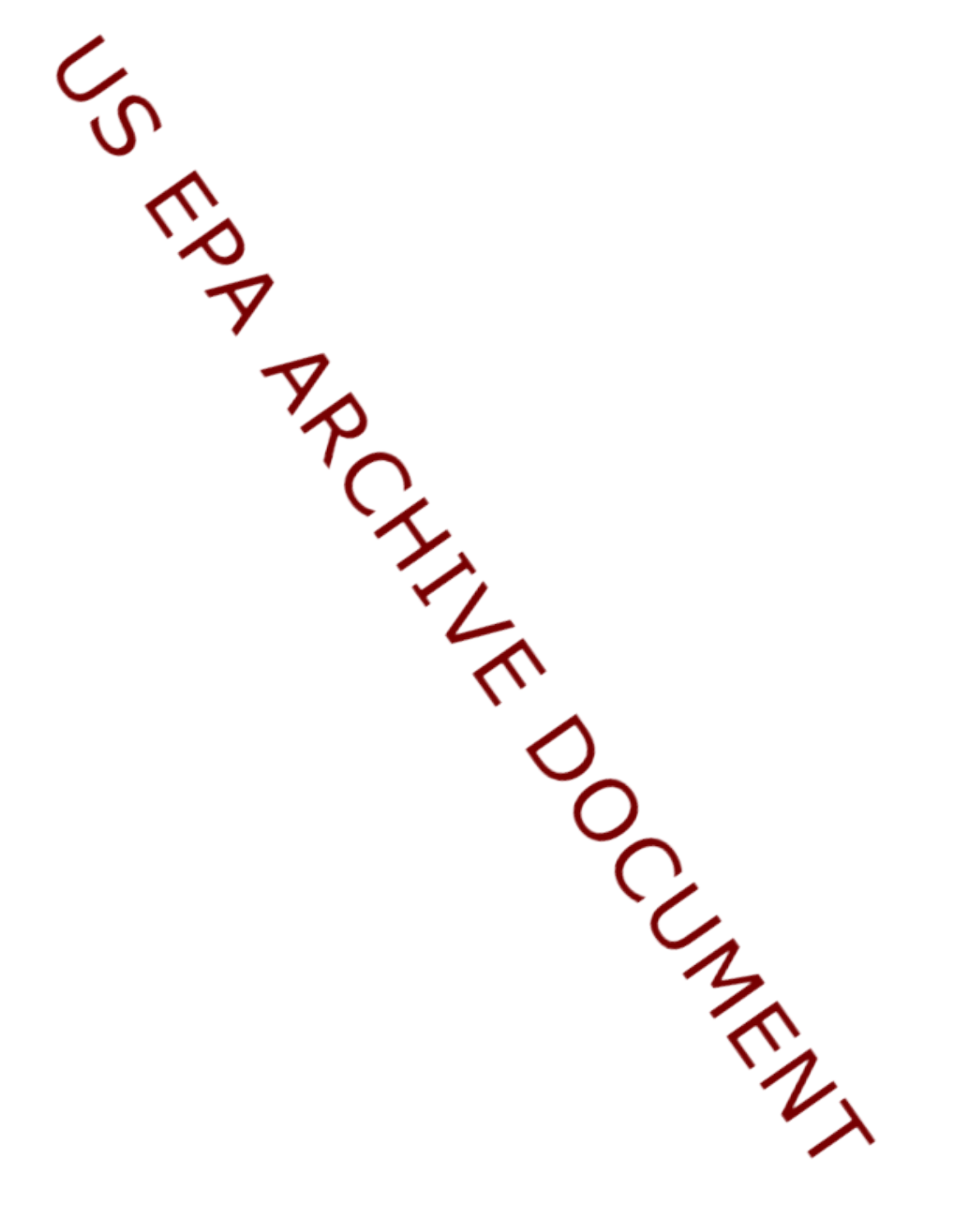# **Consumer Factsheet on: ETHYLBENZENE**

## [List of Contaminants](http://www.epa.gov/safewater/hfacts.html)

 As part of the Drinking Water and Health pages, this fact sheet is part of a larger publication: **National Primary Drinking Water Regulations** 

 States Environmental Protection Agency (EPA). This is a factsheet about a chemical that may be found in some public or private drinking water supplies. It may cause health problems if found in amounts greater than the health standard set by the United

## **What is Ethylbenzene and how is it used?**

 percent - of ethylbenzene is to make styrene, another organic liquid used as a building block for many plastics. It is also used as a solvent for coatings, and in making rubber and plastic wrap. Ethylbenzene is a colorless organic liquid with a sweet, gasoline-like odor. The greatest use - over 99

 The list of trade names given below may help you find out whether you are using this chemical at home or work.

## **Trade Names and Synonyms:**

**Ethylbenzol** Phenylethane

## **Why is Ethylbenzene being Regulated?**

 based solely on possible health risks and exposure, are called Maximum Contaminant Level Goals. In 1974, Congress passed the Safe Drinking Water Act. This law requires EPA to determine safe levels of chemicals in drinking water which do or may cause health problems. These non-enforceable levels,

The MCLG for ethylbenzene has been set at 0.7 parts per million (ppm) because EPA believes this level of protection would not cause any of the potential health problems described below.

 Based on this MCLG, EPA has set an enforceable standard called a Maximum Contaminant Level (MCL). MCLs are set as close to the MCLGs as possible, considering the ability of public water systems to detect and remove contaminants using suitable treatment technologies.

 should it occur in drinking water. The MCL has also been set at 0.7 ppm because EPA believes, given present technology and resources, this is the lowest level to which water systems can reasonably be required to remove this contaminant

These drinking water standards and the regulations for ensuring these standards are met, are called National Primary Drinking Water Regulations. All public water supplies must abide by these regulations.

## **What are the Health Effects?**

 and mild eye and respiratory irritation. Short-term: EPA has found ethylbenzene to potentially cause the following health effects when people are exposed to it at levels above the MCL for relatively short periods of time: drowsiness, fatigue, headache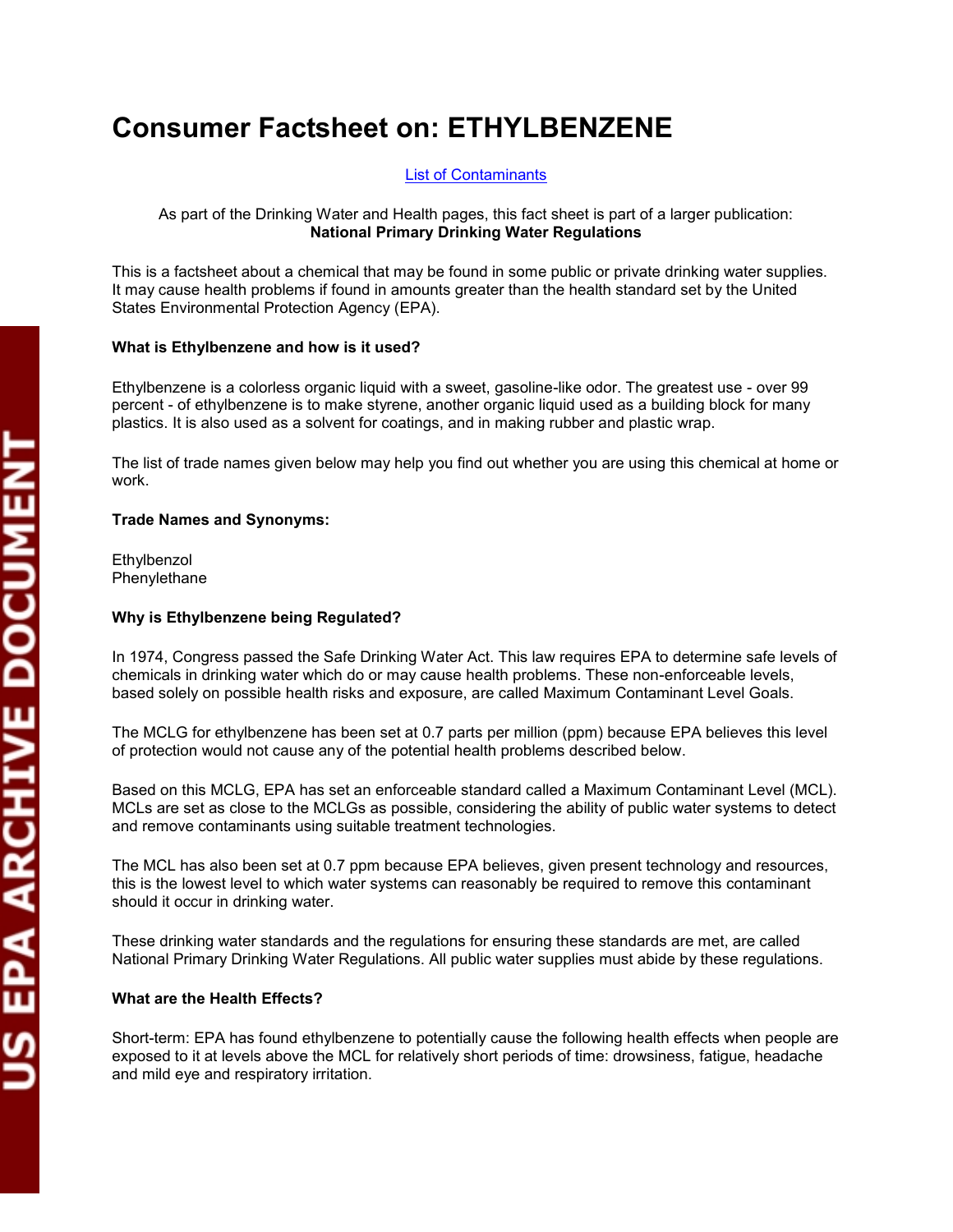levels above the MCL: damage to the liver, kidneys, central nervous system and eyes. Long-term: Ethylbenzene has the potential to cause the following effects from a lifetime exposure at

#### **How much Ethylbenzene is produced and released to the environment?**

 from its production and industrial use. Production of ethylbenzene has increased: from 6.9 billion lbs. in 1982 to 11.8 billion lbs in 1993. It is released to the air primarily from its use in gasoline. More localized may be due to waste water and spills

From 1987 to 1993, according to EPA's Toxic Chemical Release Inventory, ethylbenzene releases to water and land totalled over 761,000 lbs. These releases were primarily from petroleum refining industries. The largest releases occurred in Texas. The largest direct releases to water occurred in Virginia.

#### **What happens to Ethylbenzene when it is released to the environment?**

 Ethylbenzene will evaporate rapidly from water, and will be degraded by microbes. It binds only moderately to aquatic sediment and to soils. Thus, it may leach to ground water if released to land. Ethylbenzene has little potential for accumulating in aquatic life.

#### **How will Ethylbenzene be Detected in and Removed from My Drinking Water?**

 ethylbenzene is present above 0.5 ppb. If it is present above this level, the system must continue to monitor this contaminant. The regulation for ethylbenzene became effective in 1992. Between 1993 and 1995, EPA required your water supplier to collect water samples every 3 months for one year and analyze them to find out if

 reduce the amount of ethylbenzene so that it is consistently below that level. The following treatment combination with Packed Tower Aeration. If contaminant levels are found to be consistently above the MCL, your water supplier must take steps to methods have been approved by EPA for removing ethylbenzene: Granular activated charcoal in

#### **How will I know if Ethylbenzene is in my drinking water?**

 If the levels of ethylbenzene exceed the MCL, 0.7 ppm, the system must notify the public via newspapers, be required to prevent serious risks to public health. radio, TV and other means. Additional actions, such as providing alternative drinking water supplies, may

#### **Drinking Water Standards:**

Mclg: 0.7 ppm

Mcl: 0.7 ppm

#### **Ethylbenzene Releases to Water and Land, 1987 to 1993 (in pounds):**

| <b>TOTALS (in pounds)</b> |        | Water<br>47,293 | Land<br>714,580 |
|---------------------------|--------|-----------------|-----------------|
| <b>Top Ten States</b>     |        |                 |                 |
| TX                        | 9.870  | 480,164         |                 |
| VI                        | 1,233  | 72.245          |                 |
| IL                        | 31     | 44,789          |                 |
| <b>PR</b>                 | 0      | 23.980          |                 |
| VA                        | 17.997 | 1.950           |                 |